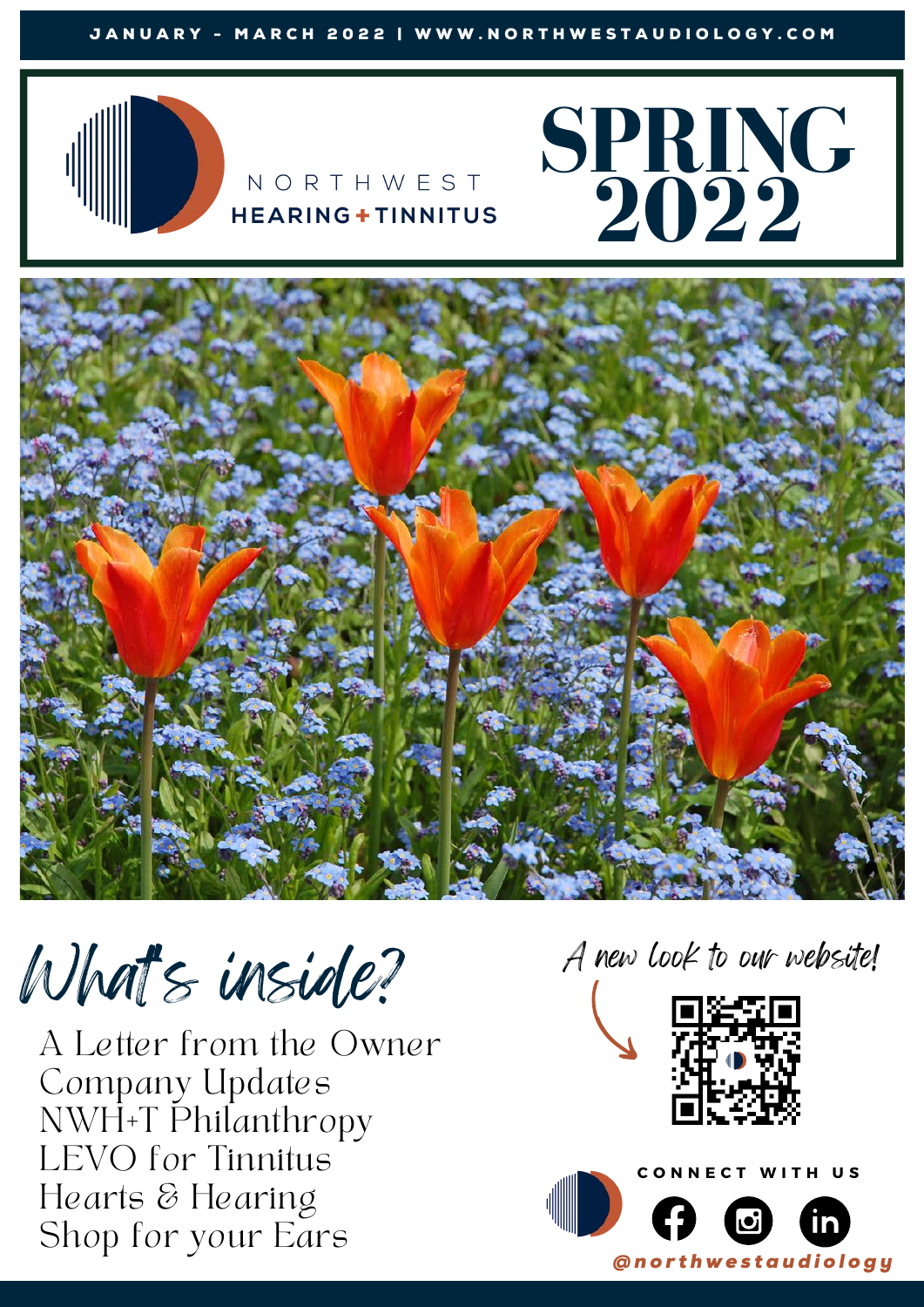# A Letter from the Owner

#### DR. MELANIE HECKER, Au.D.

It is with great excitement that I write this letter to all Northwest Hearing + Tinnitus patients in Seattle AND Olympia. Northwest Hearing + Tinnitus continues to **GROW**! I wish you could experience the positive energy of the staff coming together!

We had our first full company retreat this February! It was amazing to have us all working together, with the common goal of growing personally and professionally in order to provide you as our patients with the very best care. We want each of your visits to our offices to be enjoyable, educational, fun and have you leaving better than when you walked in the door.

Our doctors are providing the best in diagnostic testing protocol, premier technology and tinnitus management. You'll be excited to see more and more changes that will enhance your time with us. If it's been awhile since you've visited one of our offices, now is the time to come back in to see what's new and receive an elevated patient experience.

All my best, Dr. Hecker



# NEW **OLYMPIA** LOCATION

#### S U M M E R 2 0 2 2

**We are excited to share that the build-out for the NEW Olympia location is officially in progress.**

500 Columbia St NW Suite 108 Olympia, WA 98501

**Our Olympia office will be moving to a NEW location - Summer 2022 Follow the progress on our social media!**

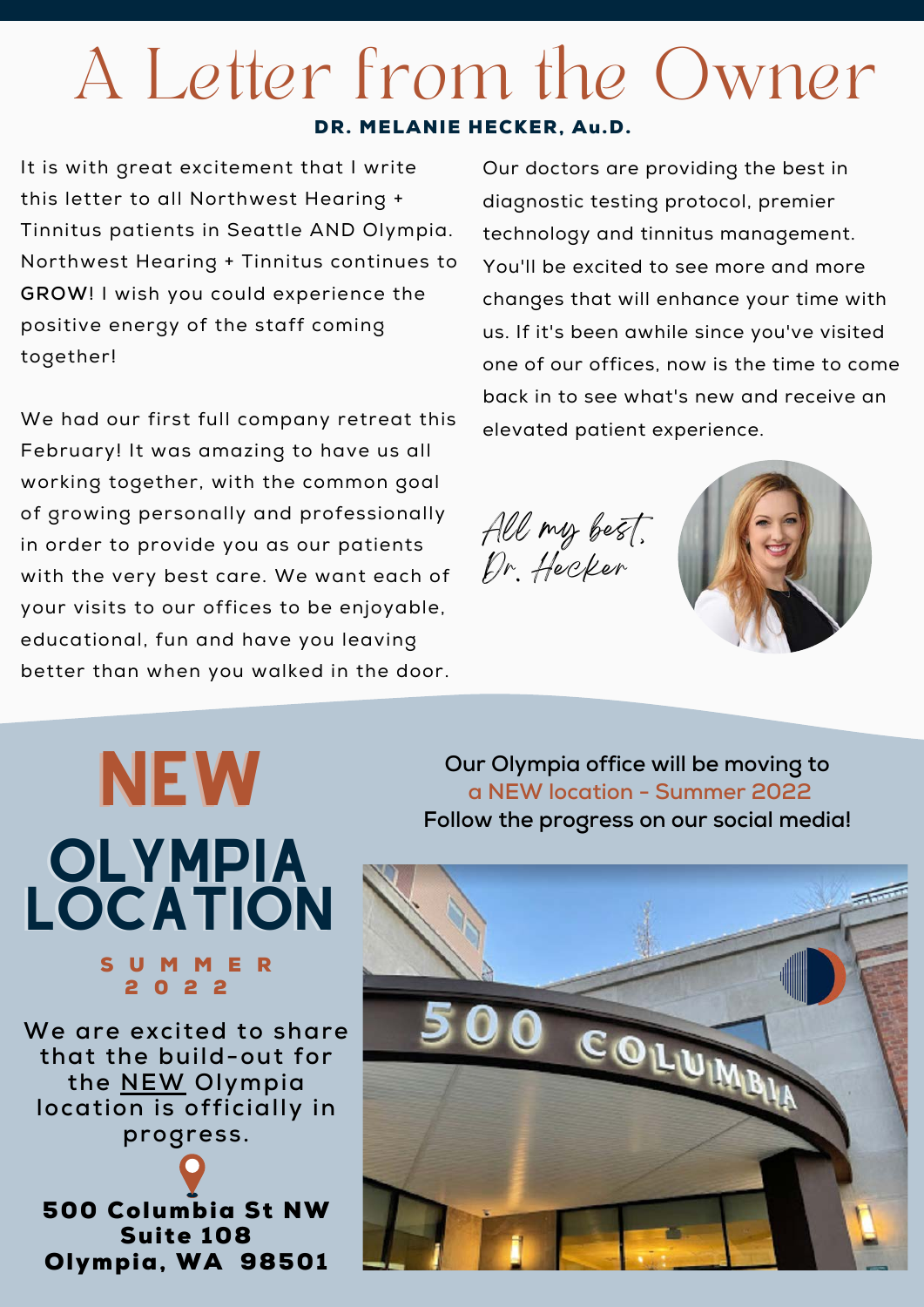### WHAT IS A HOME?

"A door that locks. A kitchen to cook in. The basic dignity of a private bathroom. Every person in our community deserves these things.

As the cost of rent grows, though, an increasing number of people in our community are finding themselves without a safe place to call home.

### **Every year, almost 900 people fall into homelessness in Thurston County**.

About 25% of these are considered highly vulnerable due to a life-threatening combination of factors including mental illness and chronic health conditions." - **SideWalk**



Each quarter, Northwest Hearing + Tinnitus focuses on elevating a local Organization to support with our time or resources.



**SIDE** 

**WALK** 

This quarter, we will be donating to **SideWalk** an organization helping the houseless population in Olympia.

See how you can help by visiting their website: **www.walkthurston.org** or scanning the QR code**.** 

Many insurance policies offer hearing aid benefits that can cover or contribute to the cost of new technology.

The Regence Uniform Medical Plan is one example of a *fully* funded hearing aid benefit that covers Washington State **E m p l o y e e s .**

CALL US TO SET UP YOUR ANNUAL CHECK UP TODAY! SEATTLE (206) 208-7665 OLYMPIA (360) 218-0992



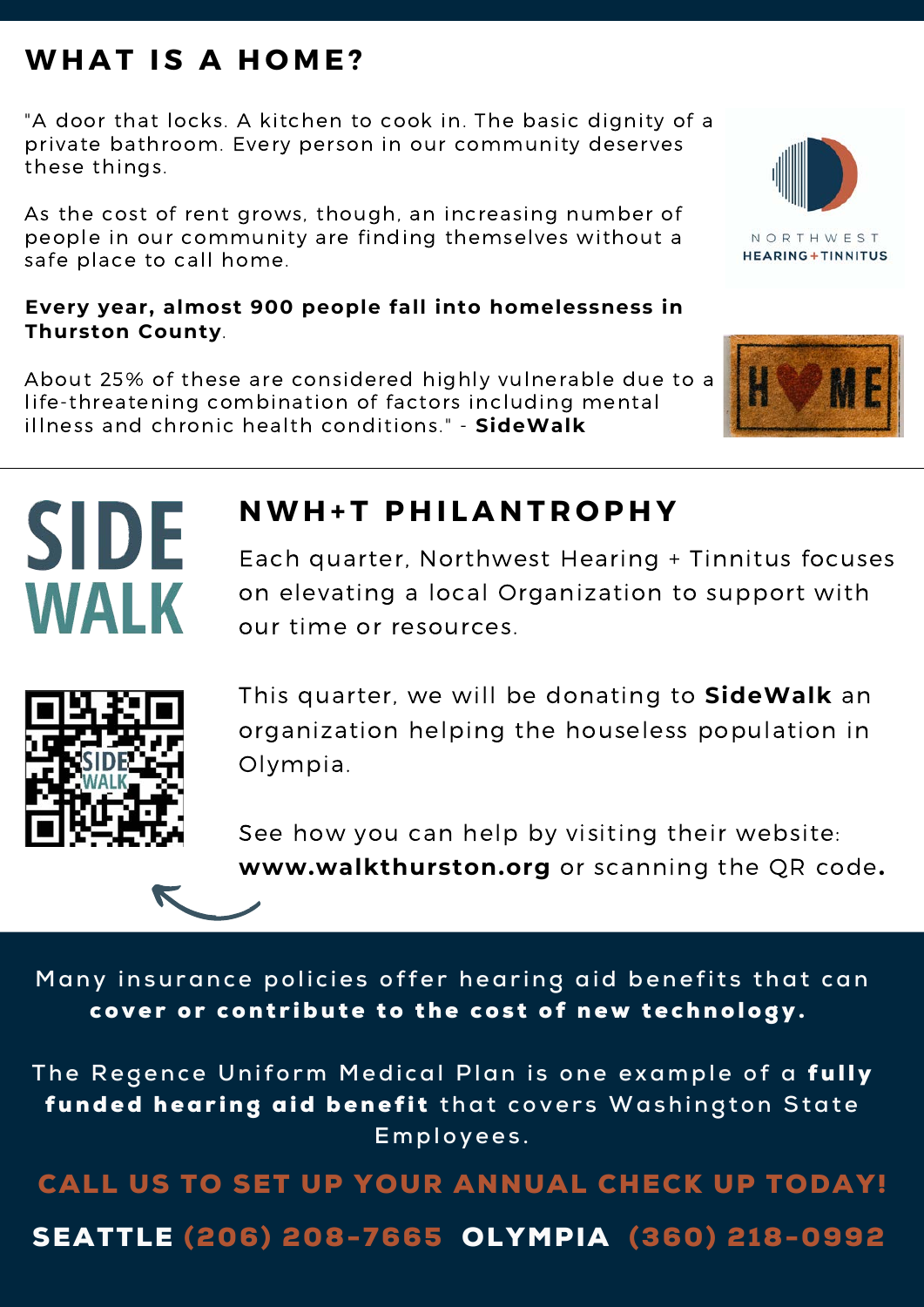

### PRODUCT SPOTLIGHT

## Levo System for Tinnitus



FDA-cleared lightweight device installed with the Levo System's proprietary and patented software proven to reduce tinnitus symptoms.

### 2. Comfortable High Fidelity Earbuds:

These earbuds were designed to ensure maximum comfort during sleep by allowing for optimal positioning and controlled delivery of a patented personal sound therapy.

### 3. Built-in Assessment Tool:

Easily track your progress within seconds with our built-in assessment tool, which provides valuable insight for you and your audiologist.

SEATTLE (206) 208-7665OLYMPIA (360) 218-0992 If you want to find out more, please call us at these numbers:

Levo®

 $\mathbf{e}^{\mathbf{z}^{\mathbf{z}}_{2}}$  Sleep

.<sup>8</sup> Awake

 $\blacksquare$  App

## **H E A R I N G H E A L T H**

Each month, Northwest Hearing + Tinnitus is focusing on educating our community on how hearing health impacts one's overall health.



#### **JANUARY VISION & HEARING**

**A growing body of research is demonstrating that vision loss can affect the brain's function, too. As with hearing, if the brain has to work extra hard to make sense of what our eyes see, it can take a toll on cognitive function.**



**FEBRUARY HEARTS & HEARING**

**Read Dr. Veith's article on hearing + heart health in honor of American Heart Month in February on the next page.**



### **MARCH CKD & HEARING**

**"Older adults with moderate chronic kidney disease (CKD) have a higher prevalence of hearing loss and tinnitus than those of the same age without CKD", - American Journal of Kidney Diseases**